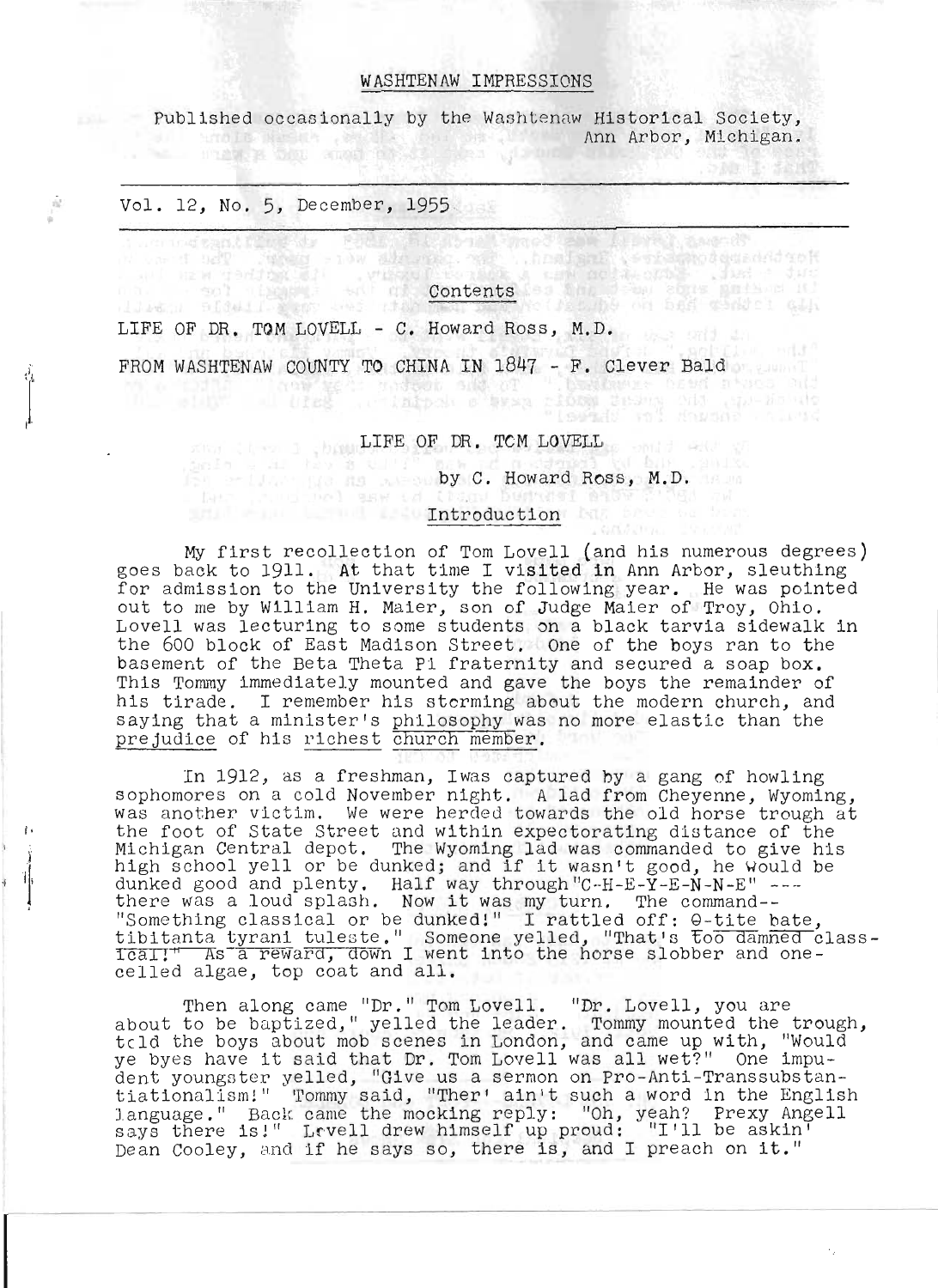The crowd began to move on. Tommy came by me and said casually, "You'll catch your death, race of the Cartholic Church, That I did. on. I change one by the dird based one had. Here, sneak along the ter-<br>make it to home and a warm bawth!"

#### Early Years

 $\hat{m}$ 

Thomas Lovell was born March 18, 1863, at Wellingsborough, Northhamptonshlre, England. The parents were poor. The home was but a hut. Education was a scarce luxury. His mother was ingenious<br>in making ends meet and self-reliant in the struggle for existence. in making ends meet and self-reliant in the struggle for existence<br>His father had no education and demonstrated very little ambition.

At the age of six, Lovell went to a park and heard Huxley,<br>the Bulldog," defend Darwin's theory. Tommy listened and said," "Tommyrot!" His mother, when told of this, exclaimed, "We'll have the son's head examined." To the doctor they went. After a routine check-up, the great medic gave a decision. Said he, "This kid has brains enough for three!"

. By the tlme age twelve had rolled around, Lovell was initiated into boxing, and by fourteen he was "like a cat in a ring." (His words, meaning good, indeed.) He became an apprentice cobbler as a words, meaning good, findeed.) He became an apprentice cobbiti as a he learned to read and write. His total formal schooling did not exceed twelve months.

In 1883 our hero made his way to London to be trained as an army officer, but a crushed hand produced a discharge. Then came army officer, but a crushed hand produced a discharge. Then came<br>travel in the British Isles. I have learned from his old friend, George Clark, however, a cobbler in East Ann Arbor, and now complet-<br>ing 75 years in that trade, that Tom was at one time a captain in the Salvation Army in London; and also a "preacher of sorts" in his own home town.

By 1907 Tom had a family of fast growing children. He was 44 years old, and jolly old England was going to pot in a depress-<br>ion. He says, "One word describes it -- deplorable!" During that year he and his family emigrated to Canada, flitting about Quebec and Ontario without an anchorage for about two years. About 1909 Mrs. Lovell and the children settled in Chatham, Ontario, but Tom came on to "the Athens of the West," as he referred to Ann Arbor. I do not believe Mrs. Lovell ever lived in Ann Arbor, and the only recorded time that she set foot in the town was to view her husband's remains.

#### Cobbler and Poet

Tom is known to have had two cobbler shops, probably at different times: one at 1215 South University Avenue and, the more famous one, at the corner of Detroit street and Fifth Avenue. Four others are vaguely remembered by old friends. He soon began to lecture to the students on any and every subject, but he did not begin to write until 1912. By then he could honestly nail up his famous shingle:

DR. TOM LOVELL---POET and COBBLER

Hospital for Sick Shoes

**B** SI INSY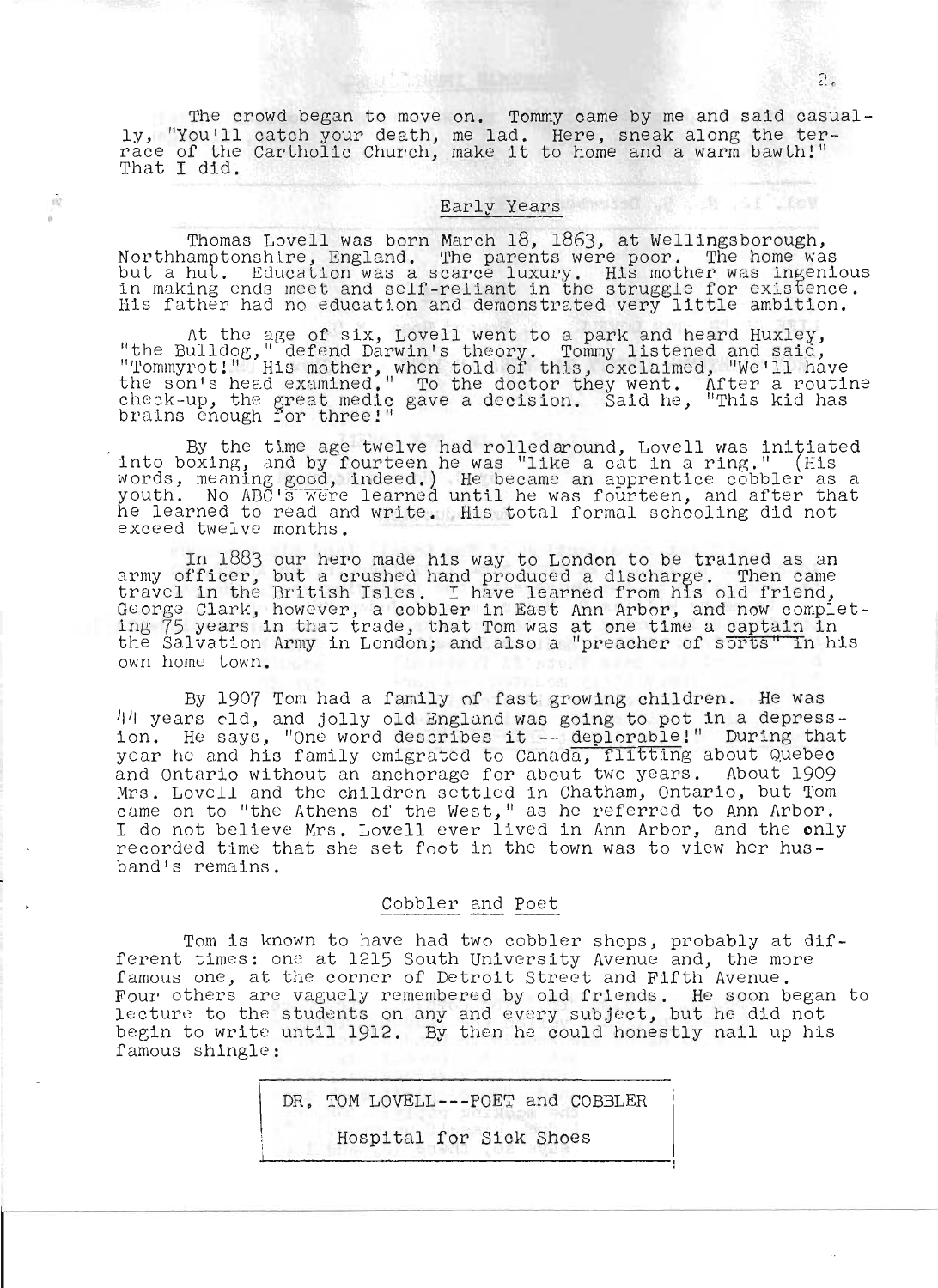Let him tell you how he began to express himself in writing, with only twelve months' education. He says in a signed statement: In 1912 I sang a lot of songs on the Campus at Michigan. I hought In 1912 I sang a 10t of songs on the Campus at Michigan. I Prognt<br>a new one, took it home and sang it. The song said to me, 'You are a new one, cook it home and sang it. The song said to me, the are<br>slow." I said 'Why?' The song then told me, 'That is another man's<br>composition. Write your own.' 'All right,' I said, 'I'll do it,'<br>and what's more, it's be ple to discover themselves and become ambitious, like him. Then says he: "You will be brave, strong, fearless; victory is sure. Like me, you will get to the hilltop.  $TT$ 

Before long Tom was publishing. The folder of one of his proudest hits, "Goodbye Sweetheart," was decorated with the drawing of a boy and girl going down a winding lane. It is copyrighted by of a boy and girl going down a winding<br>Dr. Tom Lovell. The first stanza goes Dr. Tom Lovell. The first stanza goes<br>"Sweetheart, the day is waking,

So, dear one, you must not sigh. I hear the bugles calling And I've got to say goodbye."

Jew to Ninderson The chorus ends as follows: "In the battle fighting" Mid shot and shell I will be dreaming Of my sweetheart Nell!" (Do we dream in battle?)

最

#### Kings and potentates

In 1915 Tom published a serious little booklet entitled "Seven Gems from the pen of Dr. Tom Lovell." The introduction states that he is the author of the two biggest hits ever sung; namely, "Goodbye, Sweetheart" and "As I Looked at her up in the Tree."

Well, did he hide his light under a bushel? He did not! He weil, did he hide his light under a bushel? He did hot: He<br>immediately flattered the King and Queen of England and President Wilson, with a copy of the "Little Gems" dedicated to each in turn. Back came replies, which he later included in his book entitled "Dr. Tom Lovell's Precious Treasures." From the White House: Woodrow Wilson did not deviate from his famous style. Said he: "May I not express my appreciation?" From Buckingham Palace, 22nd July, 1915: "The private secretary is commanded by the King to acknowledge receipt of Dr. Tom Lovell's letter of July 27, with accompanying copy of 'Seven Gems'." Again from the Royal Family, November 19, 1915: "The private secretary is commanded by the Queen to acknowledge the receipt of Dr. Thomas Lovell's letter of the 1st to acknowledge the receipt pi Dr. Thomas Lovell's letter of the ist<br>Instant and of the verses enclosed in it, and to express her Majesty's thanks for the same." Shirley Smith, Vice President Emeritus by s thanks for the same. Shirley Smith, vice fresident Emerica<br>of the University, states that he saw the letter from Queen Mary displayed in a window on State Street.

#### Football and Other poses

About this time it became the fad to photograph Tom in an astonishing variety of roles. In the Michigan Daily edition of Novembe r 25, 1916, there is a signed photograph of Dr. Lovell in football uniform, in running position with a football under his left arm.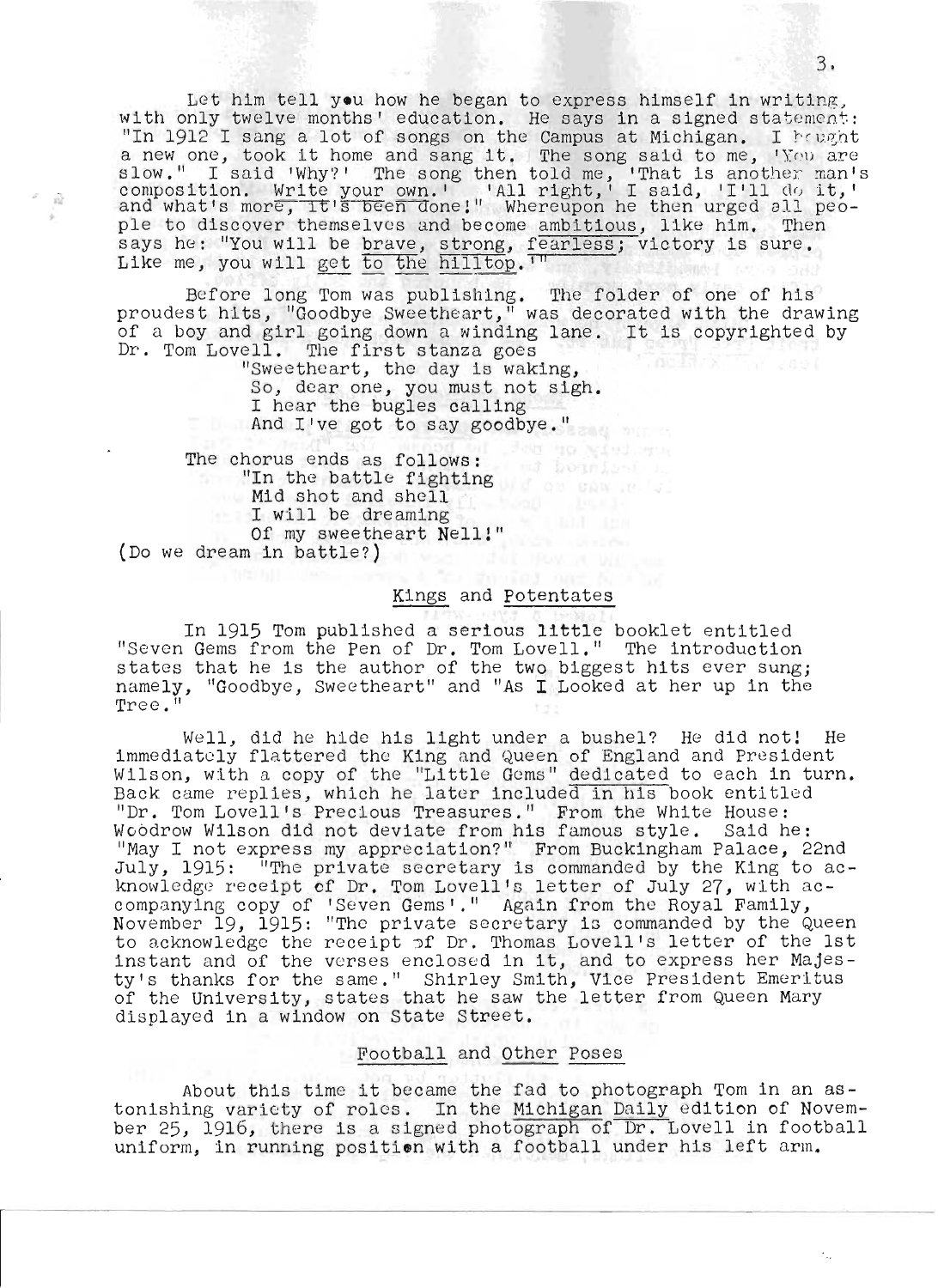The article reads: "Dr. Tom Lovell, Ann Arbor Poet Laureate, is placed at full-back, entirely through his ability as a punter. If his kicks are like his poetry, they will certainly be over the heads of everyone on the field."

A Daily photographer and a reporter with a suit case would accost Tom anywhere and everywhere. A cut-away coat and stovepipe hat furnished a favorite pose. Sweater and bexing gloves were popped upon him, or track suit, or cap and gown. He would pose for the boys immediately, and would admire his picture in the <u>Daily</u><br>office early next morning. He haunted the Daily office.

 $\tilde{\nu}_k$ 

"With dignity he wore the mantle of absurdity," as the Detroit Free Press put 1t. "He became Michigan's Professor of Harmless Relaxation.' el teó ana ith

#### Those Fabulous Degrees

As the years passed, the Michigan Daily published Tom's<br>verses. Deliberately or not, he became the "Dean of Burlesque<br>Verse." He was declared to be "Michigan's Poet Laureate." Much of his composition was so bad that the students clamored for more, and more they received. Gradually fanciful degrees were heaped upon him, and though they were of "sophomoric invention," he gathered them to his bosom, good, bad, and indifferent. Though he felt plagued at times, he never let a new degree slip through his fingers. He felt "only he had the talent to deserve such spurs.'

Tom himself signed a type-written card, "My Honorary Degrees -- The Cobbler Poet," listing twenty such absurdities as A.W.O.L. (America's Writer of Literature, or Artist with Old Ladies); S.O.S. (Society of Seribes); T.N.T. (Thinks New Thoughts); D.O.E. (Doctor of Evolution). One of these had quite a story: Lt. Col. of Archery. Two students swiped a letter-head of the American Botanical Society. wrote a flowery message, and conferred the title. When one of them met him on the street, he said, "Dr. Lovell, or do you prefer to be called Lieutenant Colonel?" Back came the answer in pure Cockney and with magnificent unconcern (according to W.R. Humphreys in a<br>letter to Dr. Randolph G. Adams): "It's quite immaterial. One is<br>a milit'ry honor, the other academic." This typed card also listed<br>Tom's favorite songs, sta Roosevelt," and "mentioned for President of the U.S.A."

Many more degrees popped up as the years rolled away. I do not know of any publicity, no matter how unflattering, that met with his refusal. He would say, "I can tike it. Even when it's a one-<br>sided compliment, it shows they are still thinking of me and hankering after me talents."

As late as April 22, 1928, the Michigan Daily reflects on<br>Tom's "Autobiography in Education" and quotes a signal honor known as "Chancellor of Diction" Which was received on fancy stationery from the Chancellor of the Exchequer of Chicago. This document was signed in a great dash and flutter by none other than Mr. I.M. Goofy. Mr. Goofy expressed first his congratulations and then his surprise that Dr. Lovell had not been chosen president of the U. of M. by the Board of Regents in 1924. He said that he would present the book to Cal Coolidge; mentioned the eagerness of the Book-of-the-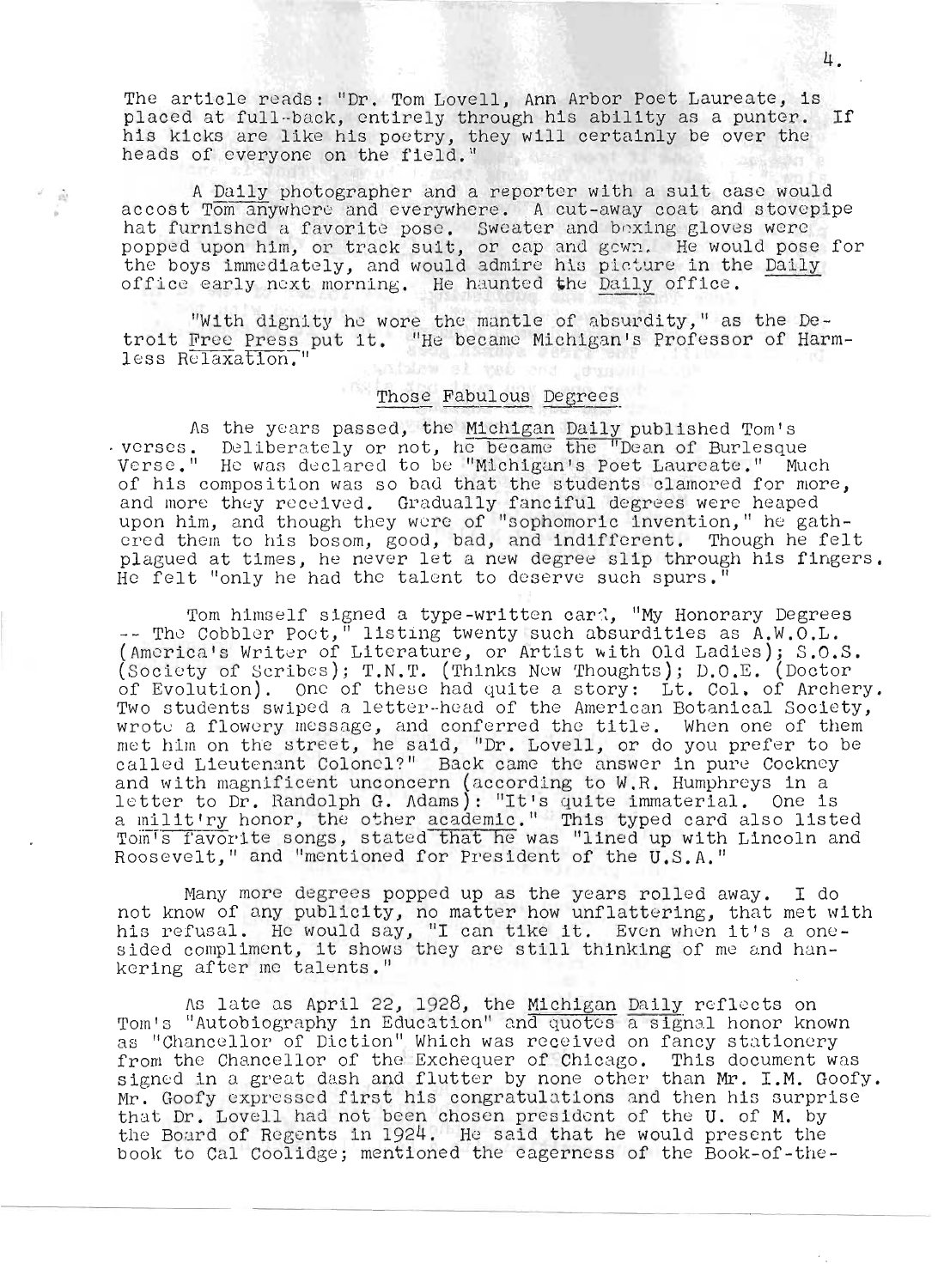Month Club and also the competition among European publishers, not to exclude the Russian, Czecho-Slovakian, Jugo-Slavian, Turkish and Scandinavian. **Little Communication** 

 $-27 - 4$ 

 $\hat{v}_n^{\rm V}$ 

## Ambition

Tom was always urging the importance of ambition. One of his signed cards says, in part: "Start with ambition! develop poetic genius, song-writing genius, literary atoainments, by being one determined to get to the hilltop. Ambition will win by self-discovery." In one of his books he reveals his own experience with awak-<br>ening ambition: "In 1912 I discovered myself, and found out very quickly that I was a practical, intelligent and original writer. Students are gentlemen, master minds, the best personalities I wish to know." He shows the same idea in reverse by his oft-repeated poem "Don't let them laugh you out of it!", and such lines as<br>"They tell me I am crazy" and "Columbus faced the waves mid sneers<br>and jeers." It was this driving ambition, no doubt, that prompted . him to force himself on the attention of famous or prominent people.

Thus we find him approaching Judge A. J. Tuttle of the U. S. Court Chambers, Detroit, back in 1918. He sends the judge some verses and goes on to say:

"I have written a poem to President Wilson, And one to King George of England too. Another one to Queen Mary and Mrs. Wilson, So -- I thought I would write one to you."

Of course the judge is most flattering in his reply. Then Tom lets him have it!-- "I have written 700 pieces of poetry and prose. I'm only a cobbler, but recognized by Dean Cooley and Prof. Wenley. This shows power and fibre." He goes on to say that his<br>song was not written by Harry Lauder or Irving Berlin, and, therefore, did not go over. He then requests permission to sell the song "Goodbye Sweetheart" on the streets of Detroit. He assures the judge, "I won't stand to argue if they say 'No' when I ask, 'Be so kind as to buy a copy.' "

#### Application to the Regents

The idea expressed in the "I. M. Goofy" letter (page 4) that Tom's name had been thought of as a candidate for the presidency of the University, is not merely a bit of imaginative spoofing. The Michigan Daily of March 1, 1925, carried a long-faced article under the heading:

"PRESIDENT'S POST DRAWS CANDIDATE Dr. Lovell's Qualifications Supported by Alumni and Students". Thereupon was printed the pitiful letter of candidacy to the Board of Regents of the University of Michigan.

It read in part: "If the Regents can see me for the vacancy, I will make of Michigan the leading University of the World. Practical knowledge should be stressed rather than the more theoretical subjects." He then refers to English history and includes Sir

11400 3511

**TAND CARTER**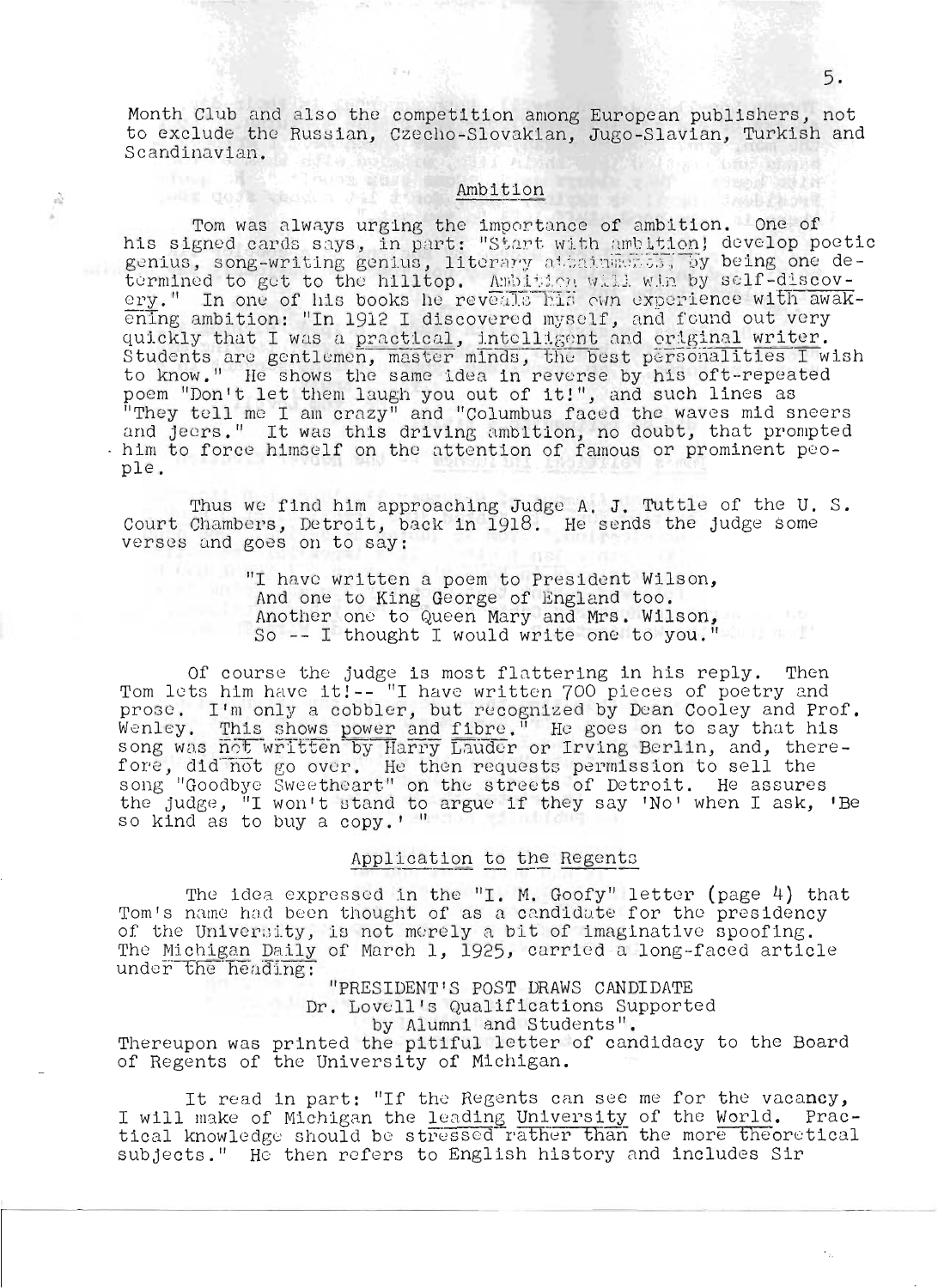Thomas Lovell and Lord Lovell, both powerful in their day. He speaks of his original knowledge and simple teaching. "Lock at tho men, gone from Michigan, who have known *me.* I gripped their  ${\mathfrak{c}}$  men, gone from Michigan, who have known me. I gripped their<br>mands and emptied into their life, mingled with them to the midnite hours. They always said, 'Come back soon!' " He quotes from President Angell as saying, "Now, don't let nobody stop you, for there is some good stuff left in you yet."

He refers to Lloyd George of England as a cobbler like himself; he s tepped into a crisis, so why not Tom? He obviously saw nothing ridiculous in the inference. **Will Home Kit** 

He closes by saying: (with student help?) "Wishing all the Regents long life, health, strength, and travel; leaving myself in your kind hands, I am, gentlemen, your obedient servant in waiting, while down that it is the se Yours truly,

Dr. Tom Lovell."

Never once did he relinquish a title!

 $\frac{1}{2}$ 

Tom's Political Influence -- the Hoover Election

The Michigan Alumnus of November 11, 1928, had its share in the <u>Michigan Alumnus</u> of November 11, 1928, had its share in<br>the Lovell-balting fun. It stated "Dec Lovell elected Hoover-- or" prophesied the election." Tom is quoted as saying, "One candidate is sife, and the other isn't sife. It's impossible to estimate the part my statement played in Hoover's victory. I thank God he is in." There followed a hint that probably Tom was going to Washingthe there reflexed a fille shat prosting for was going to washing-The Conserver in Hoover Schemmer, the Barry Hearth Proviscery

The Statue

Along about this time there seems to have been quite a furore about a statue of Tom. Dr. Mark Marshall tells me that many years earlier, during World War I to be exact, he saw a bust in a store front at Forest and South University which was "the spitting image" of Dr. Tom Lovell. But it was in 1928 that the Daily became interested. On March 3rd it printed the headline: "Dr. Lovell Exposes Display of statue as publicity Scheme."

The bust had appeared in the window of a state Street store. Doc put it there. It had been cast and molded in 1917 by the son bod put it there. It had been cast and molded in 1917 by the son<br>of a professor. The <u>Daily</u> further clarified matters: "Tom did not<br>pose at 75¢ an hour. The sculptor, to relieve monotony, turned from football's big, rough, ancl strong type to *the* intellectual type .- such as Dr. Tom Lovell."

The statue presents a striking figure, -- morning coat, stove phe statue presents a striking ligure, -- morning coat, sto<br>-pipe hat, and all. In such an array Tom was introduced to house pipe nat, and ail. In such an array foll was introduced to house-<br>party guests on one occasion as "the president of the University of Michigan," and on other occasions as "adviser to three generations of presidents."

 $\frac{\partial E}{\partial \phi} = \frac{1}{2} \frac{\partial^2 E}{\partial \phi} \frac{\partial E}{\partial \phi} \frac{\partial E}{\partial \phi} \frac{\partial E}{\partial \phi} \frac{\partial E}{\partial \phi}$ 

6.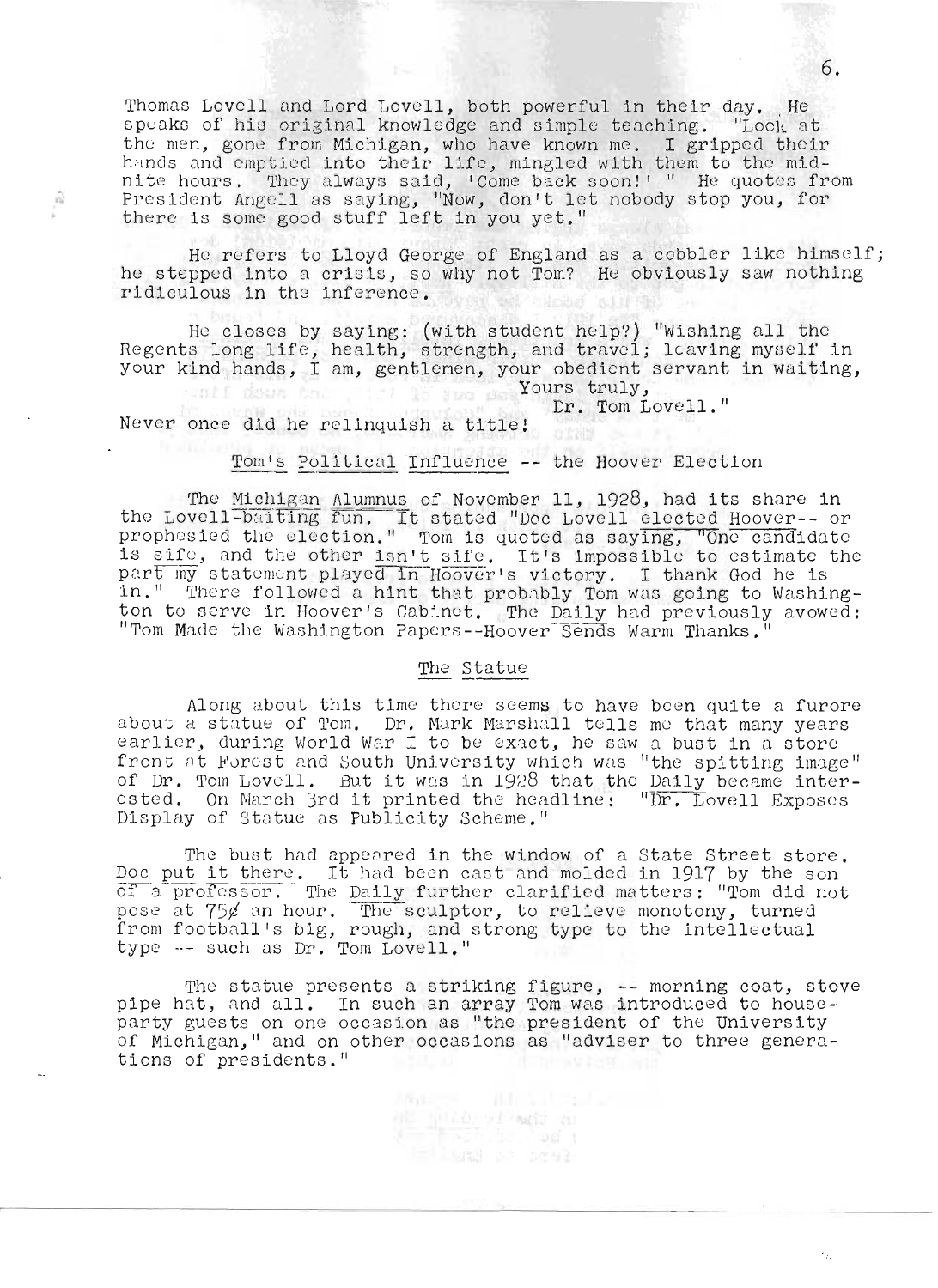#### The News Stand

The reason for the "publicity device" just mentioned was that Tom had taken in his famous cobbler's shingle and had launched a new enterprise. In October, 1928, the Daily bears the headline:

"Dr. Tom Lovell's Newspaper Stand Graces Entrance to Arcade Covered Newsstand shelters Campus Poet, Scientist, Philosopher who Possesses MORE DEGREES than a Fahrenheit Thermometer."

The reporter then waxed eloquent in his description. "The stand possesses three decks, the size of a Great Lakes steamship. eand possesses three decks, the size of a theat hakes steamship.<br>Each deck protrudes from under the one above. The shelves fold atch deck protrudes from under the one above. The sherves fold<br>up to enclose a thief-proof compartment, held by a chain as big and bright as the Atlantic Cable." The structure was said to be made of Persian mahogany, "there is so much grist in the grain." Though a label said "Grand Rapids," Tom maintained, "I am the architect." "A credit to the Campus," said the good Doctor.

### Tom the Philosopher of Dominic

As we go through the collected volumes of Tom Lovell's verse and prose bits, we note a growing struggle with ideas. The sentimental ditties give place to attempts at philosophy, and a light shines at times.\*

On every popular subject of the day he has his comment. For instance :

instance:<br>)n the Hen and the Egg -- "Could an egg build its own nest? In the Hen and the Egg -- "Could an egg build its own nest?<br>10 Oan an egg sit and lay?"<br>20 Oan perpetual motion -- "Green leaves, seed time, and harvest."

On the Fourth Dimension -- "Silly nonsense."

On the effect of knowledge  $-$  "You can't know anything and remain innocent."

"It all lies in three: Sky, Earth, Sea."

 $"$ ,  $103340$ 

The idea of evolution continued to plague him badly. "No, man did not come from a monkey," he maintains stoutly. "It means unfoldment," he grants. "But it can't change my right hand into my left." He engaged in mighty debate on the subject with Railroad Jack, and although he gladly accepted degrees such as "Founder of Evolution," he remained unconvinced. In "A Theory of a Theory --<br>A Reply to Charles Darwin" he becomes sarcastic:

> "Fill the tin with Salmon. Fill the house with furniture. Fill the head with Brains!"

A. F. Sherzer has many recollections of Tom's anti-evolution A. F. Snerzer has many recollections of Tom's anti-evoluti<br>rusade. This is his choisest story: One day he met Tom on the rusade. This is his choisest story: One day he met Tom on the<br>Diagonal Walk and urged a vacation. "'Tain't sife to get away." inagonal waik and urged a vacation, "Train't sire to get away,"<br>was the reply. "How's that?" "Well, the University is plannin' a ras the reply. "How's that?" "Well, the University is plannin' a<br>:ourse in Evolution, and I must stay in Ann Arbor and head it off!"

\*Editor's Note: Dr. Ross's article contained a long tabulation of the titles of Tom Lovell's powms and prose pieces as listed in the indexes of his books. This we omit here for lack of space. Any reader who wishes this information may consult Dr. Ross's original manuscript. in the Michigan Historical Collections, Rackham Building, Ann Arbor.

r--------------------------------------------------------------------------- --------------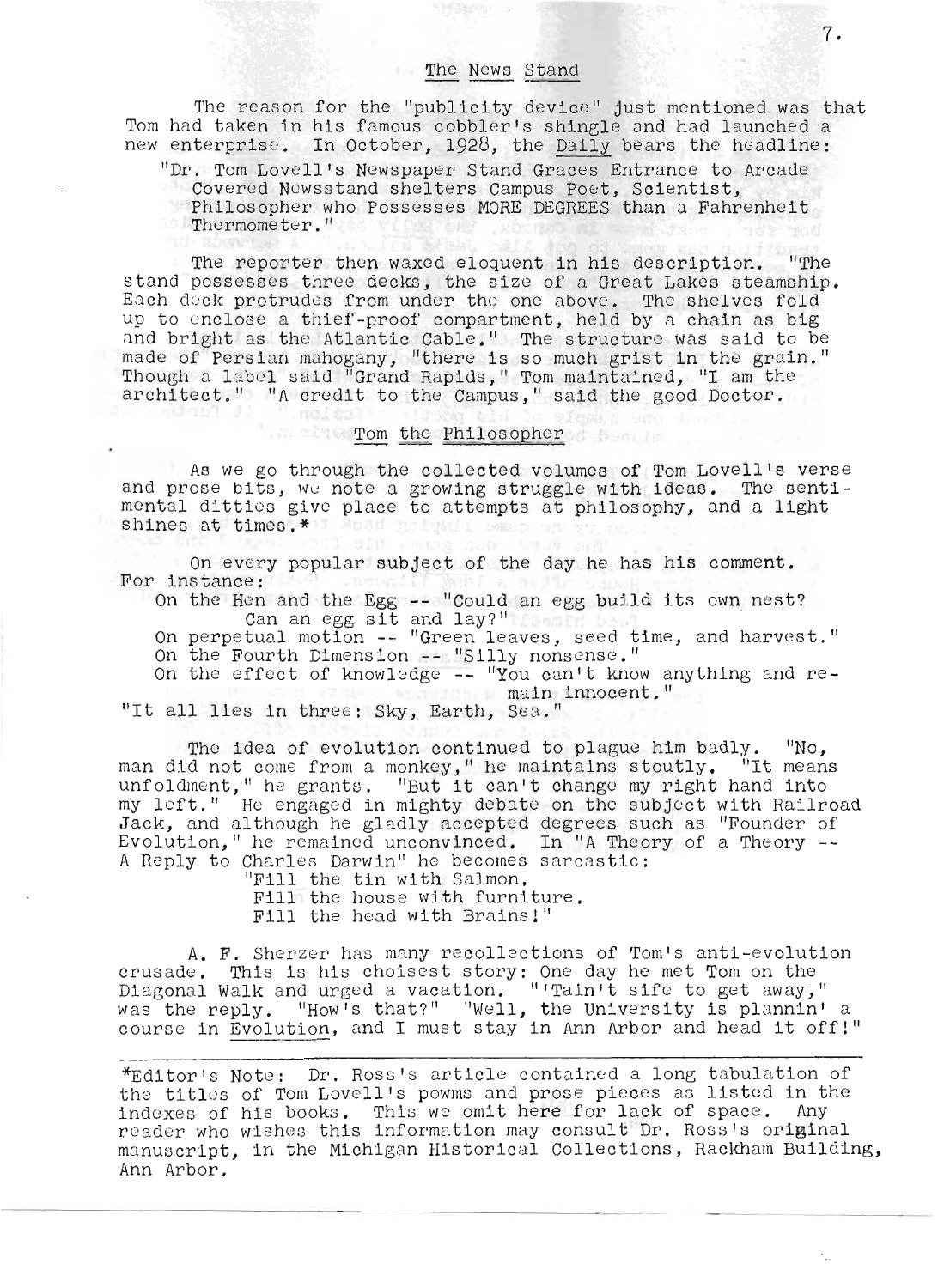## **Failing Health**

**The Lands** 

亳

As indicated in the Daily and the Michigan Alumnus in October, 1929, Doc. Lovell had begun to fail. Disappointments, heaped upon him by Washington, D.C., and the Board of Regents, are hinted as contributing causes. In announcing that Lovell was leaving Ann Arbor for a rest home in Canada, the Daily says, "Another Michigan tradition has gone to pot like Joe's saloon." A nervous breakdown is mentioned. Future conversations among patients in the rest home are described; "Some will dwell on tonsils, but Doc Lovell will spout philosophy." We had then more addentional The und teamers of the orien Chaliforn

The Alumnus affectionately states that Lovell is as familiar as the squirrels; that he abandoned cobbling to become "the Newsie of State Street." He is described as a poet of "great volubility and versatility;" that "no decent 'M'Book has been considered complete without one sample of his poetic effusion." It further states that Tom just missed being "The Greatest American."

So poor old Tom did not escape spoofing even on the brink of the "Down Hill Journey." When the state

The next January he came limping back to Ann Arbor. He had endured a stroke. The verve was gone; his face sagged and there was a slurring of speech. The Daily stated that he was to enter the County Poor House after a long illness. Retirement was forced upon him. He was broke, The newsstand had gone bankrupt. He could no longer feed himself. The same has gone

#### Mantheman Will-Death

basi , botto moral

Tom Lovell died at the Washtenaw County Home on May 16, 1930. His death certificate was signed by the Pittsfield Township clerk and is on file at the Washtenaw County Clerk's office. Burial took place in Forest Hill cemetery with the Rev. Arthur Stalker, retired Methodist minister, reading the service.

Mrs. Lovell came from Chatham, Ontario, for the occasion, but none of the five children appeared. Only the son David had ever visited Tom in Ann Arbor.

Eulogies appeared in the Detroit Free Press, the Ann Arbor News, and the faitnful Michigan Daily. Headlines read: "Doc Lovell, Campus Socrates, Long a Michigan Tradition, Dies." "Old Tom Lovell, Doctor of Evolution, Lieut. Col. of Archery, Newsboy, Orator, Writ-<br>er, Politician -- Dies." Colorful details followed: "talked to over 100,000 students in his life;" "present at all assemblies -simply closed up shop;" "most popular speaker on any program;" "his vagaries left under-grads in wonder; " "Michigan loses a unique, gentle, and heretical figure;" "Was he a fool, or an infinitely wise man?"

Twelve years later Tom was still in the news. In its April 4, 1942, edition, the Michigan Alumnus announced that the University of Michigan planned to collect all the pamphlets and fugitive writings of Dr. Tom Lovell, "known for his homely philosophy, poetry, wit, and wisdom."